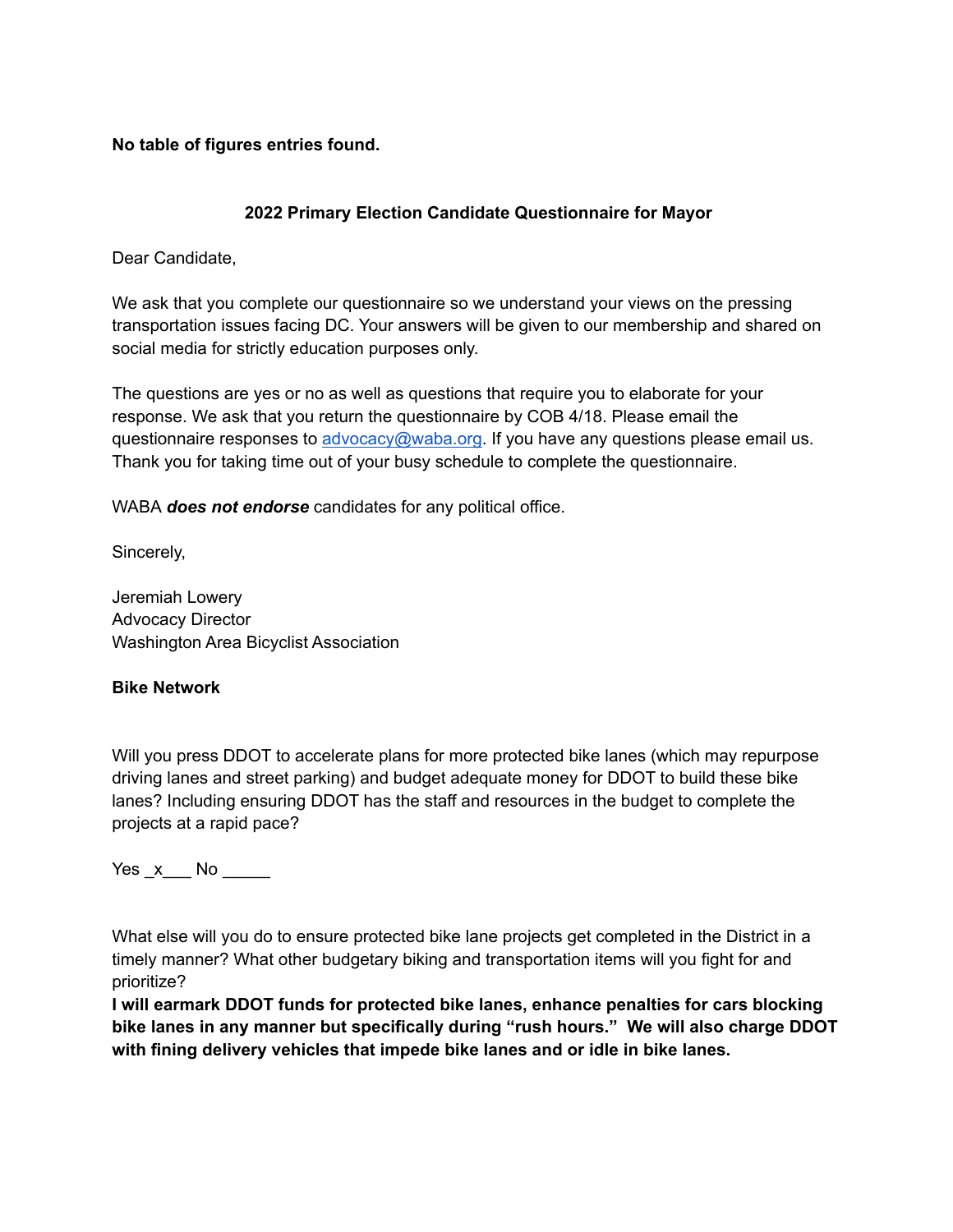### **Trails Network**

The Capital Trails Coalition seeks to create a world-class network of multi-use trails that are equitably distributed throughout the Washington DC region. The Coalition is in the process of finding funding to complete 800 miles of planned trails into pavement that people can walk and bike on. Trails are an economic boost for local economies and improve the health and well being of communities, would you support DC, alongside MD and VA, dedicating funding to complete our regional trail network?

Yes x  $\blacksquare$  No  $\blacksquare$ 

Further explain how you would advocate for the completion of the DC's portion of the Trail Network?

**I will work with our local state partners to ensure that this is also a priority amongst our neighboring states. We will also work to foster public private partnerships and could conceivably name parts of the trial for private donor e.g. corporations etc. Also work with our federal partners NPS to see if such trails or portions qualify for Federal funding.**

#### **Vision Zero**

Do you support the recent bills before the Transportation Committee, that would ban right turn on reds and permit the so-called Idaho stop?

Yes  $x$  No  $\_\_\_\_\_\$ 

Vision Zero - is it working and if not, what needs to be done by the District to achieve the goal of zero deaths due to traffic ? **Vision Zero has been and abysmal failure.**

- 1) **We must ensure that we create Reciprocity with Maryland and Virginia to Punish reckless driving in the District. Currently are traffic laws really have no teeth without reciprocity.**
- 2) **Elevated pedestrian walks, speed bumps, pedestrian islands…and other traffic calming measures**
- 3) **FULLY FUND Vision Zero!**
- 4) **Delegating school traffic safety to DDOT and remove this responsibility from MPD**

#### **Transportation Equity Priorities**

If elected or re-elected this year, what policie(s) or legislation will you pursue in your upcoming term to ensure our transportation system is equitably moving forward?

- 1) **I'm the only candidate moving for an entirely FREE WMATA.**
- 2) **I will extend the Street Car From Ward 7 to Downtown K Street Corridor**
- 3) **Congestion Tax on cabs, etc., that place a burden on our City's infrastructure.**
- 4) **Dedicated bus lanes across the entire City**